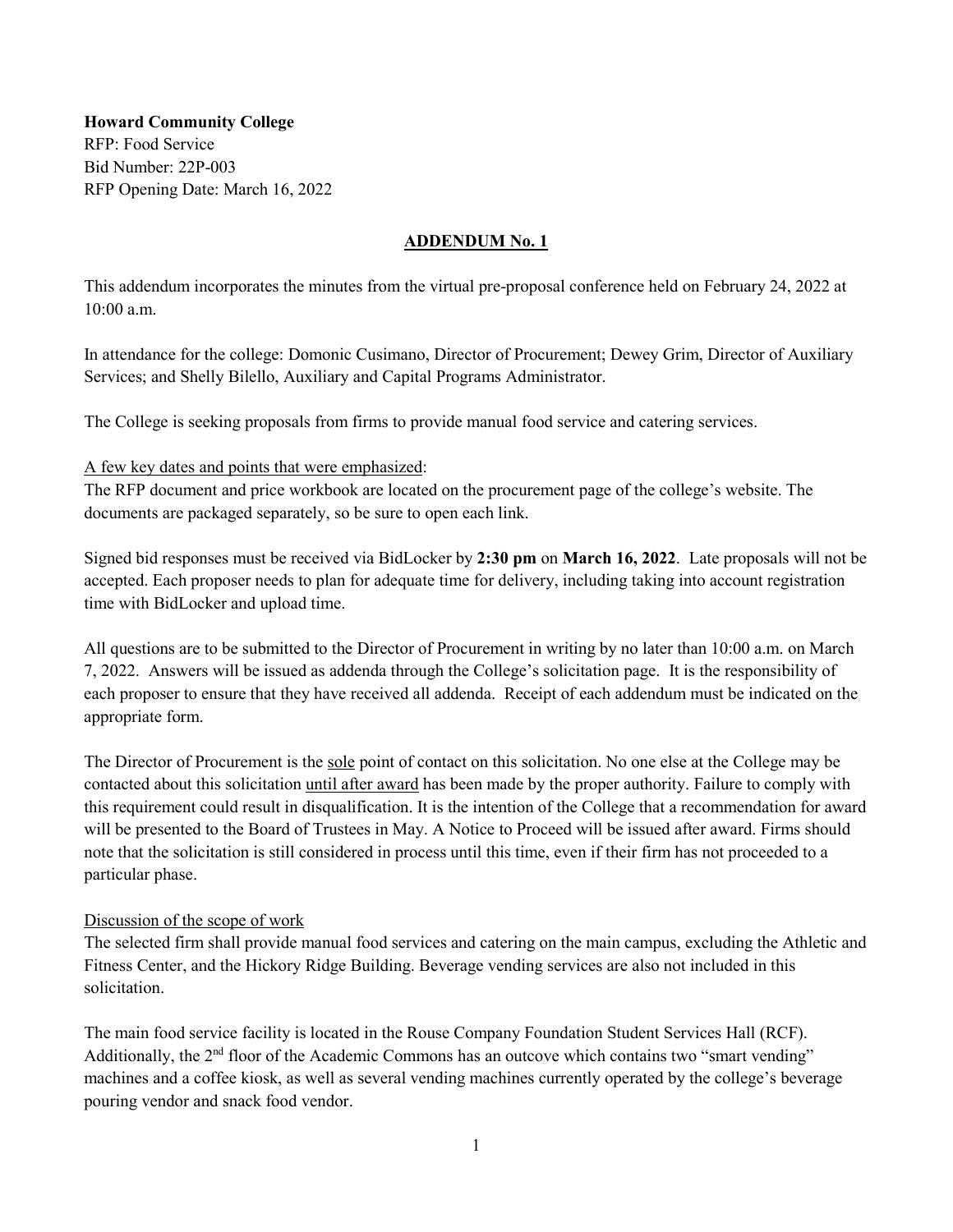## **Café on the Quad**

Café on the Quad is a food court and the primary food service facility on the campus, serving the entire College community. The dining room and kitchen are part of the Café. The Café is designed as a retail food service operation, serving breakfast, lunch and late afternoon meals Monday through Thursday, and breakfast and lunch on Friday, during the academic year. The Café has seven distinct service areas; deli/grill, sushi, daily entrees and side dishes, pizza/Italian, grab and go, salad bar, and beverage/snack. The sushi and pizza are each subcontracted out with local providers. The College would like to continue this arrangement, or have a similar arrangement, under the new contract. The College is open to innovative and creative food service and delivery solutions. (food court, vending, grab & go, etc.)

#### **Starbucks**

Starbucks is a large kiosk located between the Café on the Quad service and dining area. Starbucks and Café on the Quad share the common dining area. This outlet offers a variety of coffees, cappuccinos, espressos, lattes, and Tazo teas, as well as fresh muffins, pastries, and cookies. Its prominent location makes Starbucks a very popular spot for a quick beverage or snack.

The Starbucks license is held by the current operator. The College requires the new contract to continue in the same manner with the Starbucks license held by the Contractor. However the College is open to exploring operations and licensing. Please note that per the license agreement, Starbucks may require renovations to furniture, fixtures, and equipment, which may affect operations for a period of time. The approximate cost of the renovations is \$50,000, which will be paid directly by the college.

#### **Smart Vending Machines**

In Fall of 2019 "Smart Vending" machines and a coffee kiosk were installed in the newly renovated Academic Commons building. These machines and coffee kiosk served as a replacement for the former "Simply to Go" satellite café and were filled, managed and maintained by the Contractor. The items served in the smart vending machines include the same types of grab and go items served in the main café for breakfast and lunch, including, but not limited to, cereal, sandwiches, salads, and milk. The College would like to continue this arrangement under the new contract, but is open to alternative proposals regarding operations of this space.

Catering at the College is a large, complex, and important operation. There are approximately 600 to 700 catered events each year. Catered events occur at numerous locations throughout the College campus, including the 4<sup>th</sup> floor of the RCF, which consists of RCF 400, RCF 401, and the lobby. RCF 400 seats 140 guests at tables and RCF 401 seats 60 at tables.

In addition to the base scope of work, the college is requesting two additional alternates. First, a proposal and pricing for alternative dining service operations which include changes to all current practices, including, but not limited to: hours of operations, menu items, meal times, third party branding (including third party restaurants operating on campus), and dining area layout (keeping in mind equipment/fixture restrictions). It is expected that any alternate proposal will either eliminate or significantly reduce any college subsidization of dining services operations.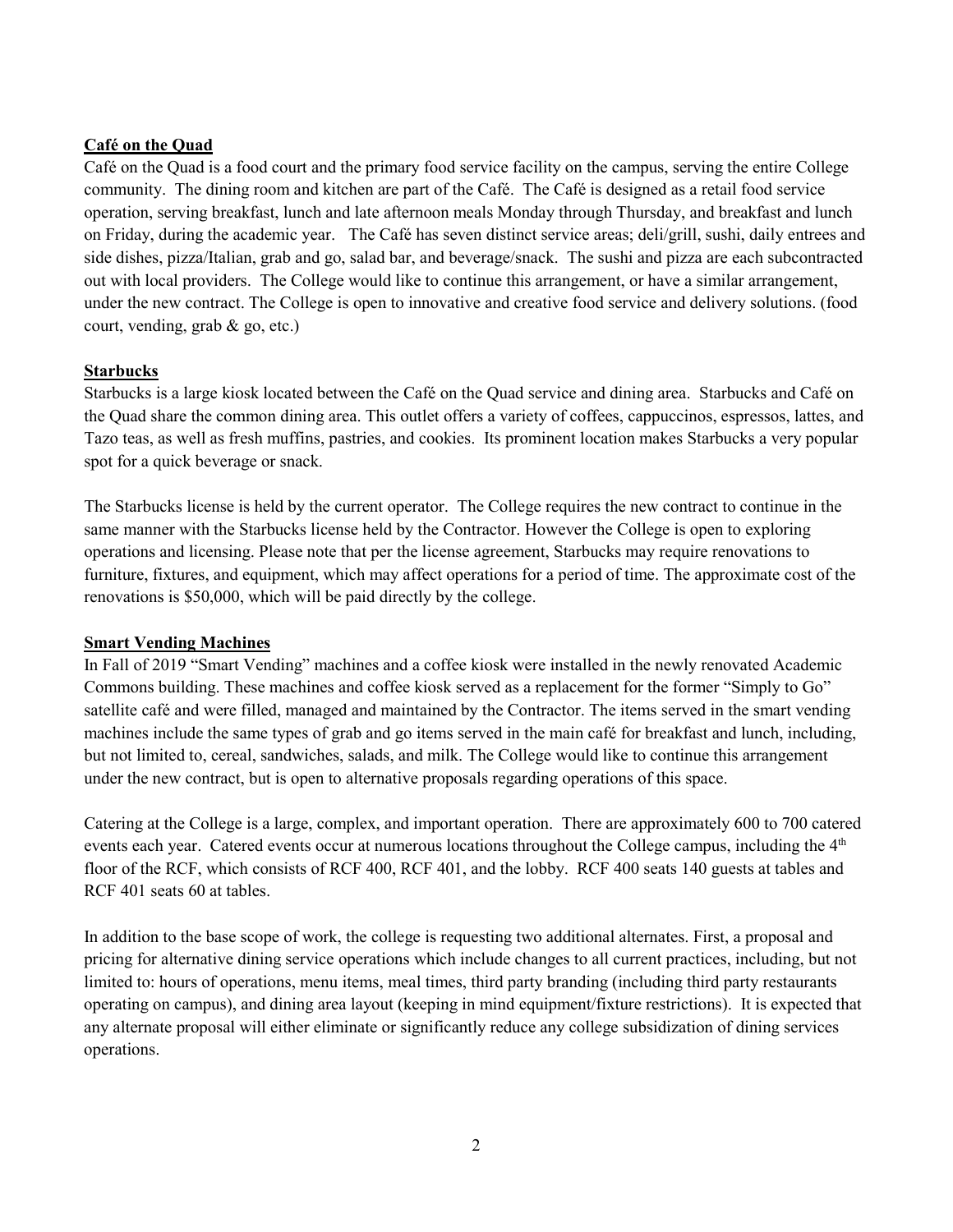Second, the College is requesting information on respondents' ability to provide snack food vending services on the College's campus. The College shall determine whether to proceed with any additional alternates prior to contract execution.

#### Questions:

# *Q1. Who is the incumbent vendor?*

There will be reasonable parking accommodations for the awarded contractor, regardless of student presence on campus. There will also be room for the contractor to place dumpsters.

# *Q2. Besides the smart vending machines and coffee kiosk, are there vending machines on campus or is that something you're looking for the provider to add?*

Yes, there are snack food vending machines and beverage vending machines on campus, each serviced by a separate vendor. The College is interested in the possibility of consolidating snack food vending with the food service contract in order to have snack food vending machines handled by the food service vendor. If the awarded food service vendor were to take on the campus snack food vending, it is expected that the awardee would install their own vending machines in similar locations as the current vending machines.

## *Q3. Will the site visit be only opportunity to see the campus spaces described in the RFP?*

The site visit is the only opportunity for a guided tour of the relevant spaces and the opportunity to see non-public spaces such as the kitchen. That being said, prospective respondents are welcome to visit the campus of their own accord and view all publicly accessible spaces at their leisure. Please note that while it is an open campus, masks are required indoors at this time.

## *Q4. Where on campus will the site visit be held?*

The site visit will begin in the Café on the Quad. Dewey Grim, the Director of Auxiliary Services, will meet attendees at the main entrance to the café.

## *Q5. How has the Covid pandemic affected sales?*

At its height, the pandemic resulted in only a third of the usual foot traffic on campus while operations where active. Sales were affected accordingly. As the college has increased the on-campus presence of students and staff, sales have increased. The College is currently fully open and operating normally aside from masking requirements. See section 1.4 of the RFP for revenue over the last three full fiscal years as well as information regarding operational shutdowns in response to the pandemic.

## *Q6. Is the school fully open? Are employees teleworking?*

Yes, the college is fully open. At the beginning of the pandemic, the college greatly expanded telework options for employees. As the college moved back toward normal operations with classes being held primarily in-person, employee telework has reduced. It is anticipated that the college's telework policies and amount of telework will shift back toward pre-pandemic levels in the coming months.

Issued on March 2, 2022.